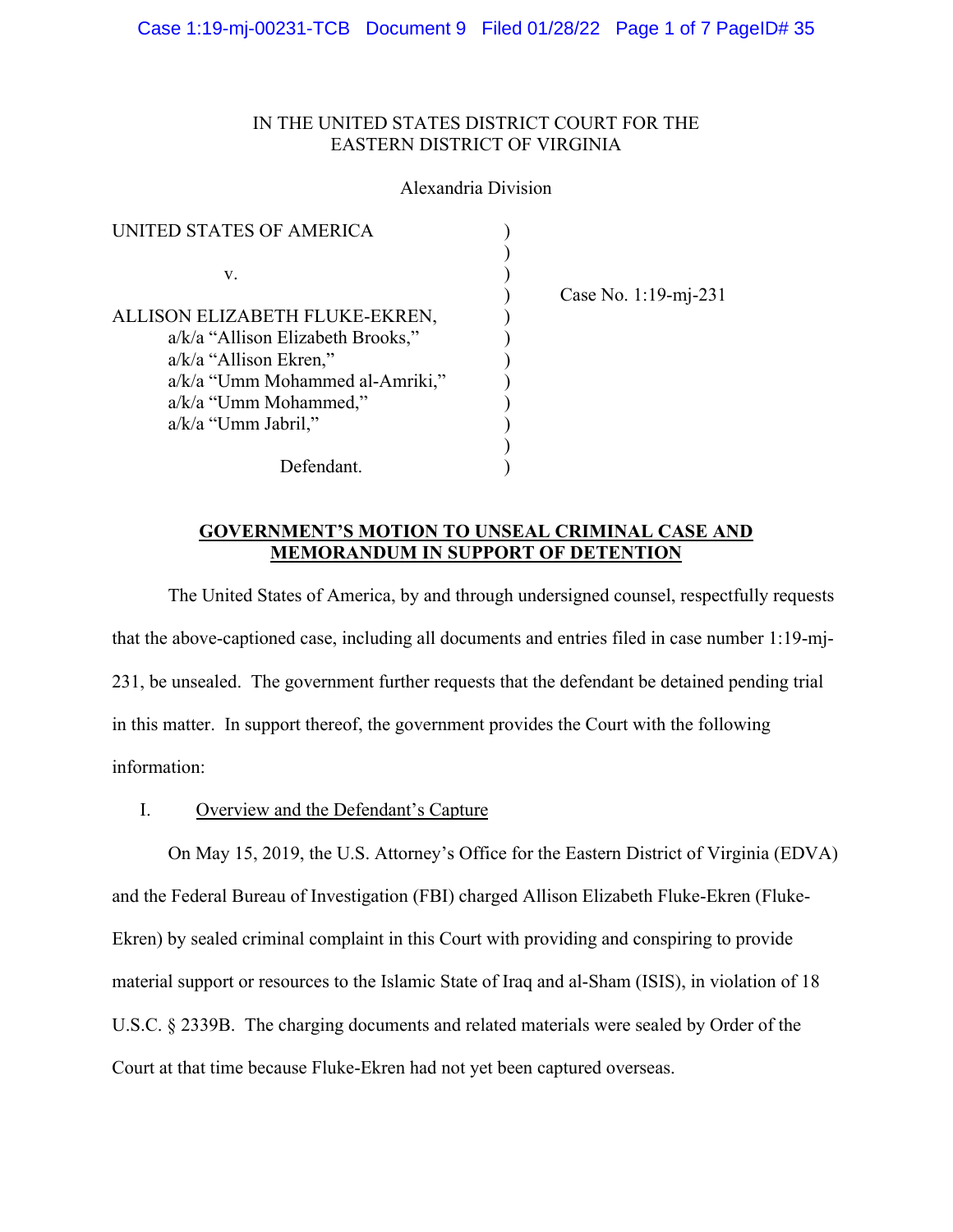#### Case 1:19-mj-00231-TCB Document 9 Filed 01/28/22 Page 2 of 7 PageID# 36

Fluke-Ekren was previously apprehended in Syria. The FBI took custody of Fluke-Ekren overseas today, January 28, 2022, at which point she was flown on a U.S. government aircraft directly to EDVA this evening. Fluke-Ekren is expected to make her initial appearance before this Court on January 31, 2022 at 2:00 p.m. Fluke-Ekren was born in the United States. She is fluent in the English and Arabic languages, and potentially, Turkish and Spanish as well.

## II. The Defendant's Alleged Terrorism-Related Conduct

The government is seeking Fluke-Ekren's detention pending trial in this matter on grounds of dangerousness and risk of flight. Because Fluke-Ekren is charged with a terrorismrelated offense involving conduct committed on behalf of ISIS, in violation of 18 U.S.C. § 2339B, there is a statutory presumption in favor of detention. *See* 18 U.S.C. §§ 3142(e)(3)(C);  $2332b(g)(5)(B)$ . The government is prepared to make additional arguments at any forthcoming detention hearing. However, given the serious nature of this case, the government provides the Court with the following summary of the allegations set forth in the 2019 criminal complaint. Furthermore, the government proffers additional evidence that it has gathered during its ongoing investigation, including information from witness interviews that undersigned counsel and the FBI conducted following the filing of the 2019 criminal complaint, to support its detention request. $^1$ 

As alleged, Fluke-Ekren is a 42-year-old former resident of Kansas who traveled to Syria

<sup>&</sup>lt;sup>1</sup> The summary of Fluke-Ekren's alleged criminal conduct set forth in this filing is not intended to convey all of the facts and evidence about the defendant that are known to the government. EDVA and FBI have gathered additional evidence of Fluke-Ekren's terrorism-related activities. Many of the witnesses who are prepared to testify against Fluke-Ekren, including those described in this memorandum, have received certain logistical and other benefits from the government, including cooperation, proffer, and/or immunity-related agreements. The government will begin providing pre-indictment discovery to Fluke-Ekren's counsel, when one is appointed, following the entry of a Protective Order in this case.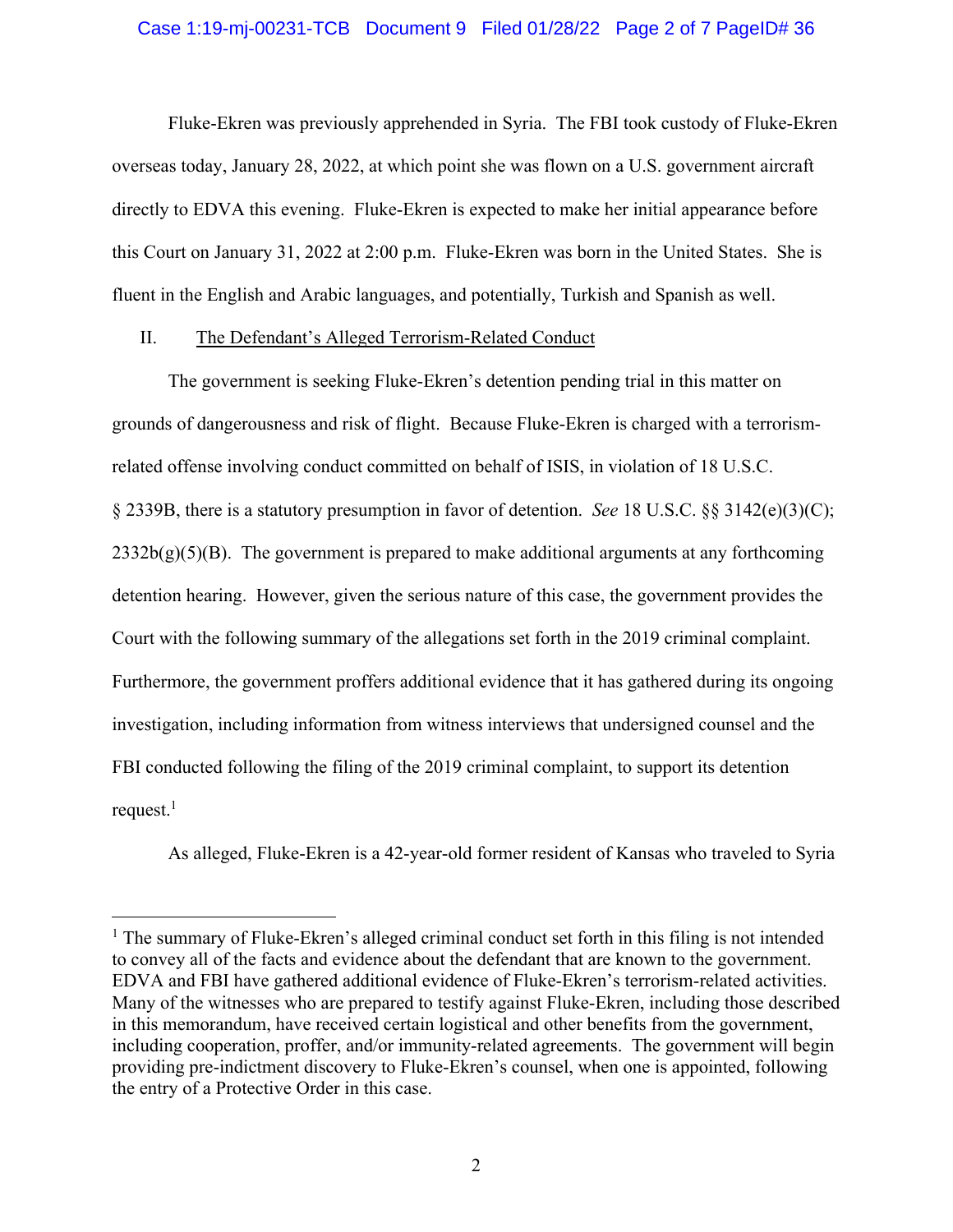#### Case 1:19-mj-00231-TCB Document 9 Filed 01/28/22 Page 3 of 7 PageID# 37

for the purpose of committing or supporting terrorism. Fluke-Ekren departed the United States in or around 2008 and moved to Egypt.<sup>2</sup> Fluke-Ekren resided in Egypt until in or around 2011 (including periodic visits to the United States between 2008 – 2011), at which point she moved to Libya for approximately one year. In or around 2012, Fluke-Ekren and others with whom she traveled were smuggled into Syria because, according to one witness, the terrorist organization Ansar al-Sharia was no longer conducting attacks in Libya, and Fluke-Ekren wished to engage in violent *jihad*. According to the same witness, in addition to Syria, Fluke-Ekren also spent some time residing in Mosul, Iraq when it was controlled by ISIS.

Fluke-Ekren's alleged ISIS-related conduct includes, but is not limited to, planning and recruiting operatives for a potential future attack on a college campus inside the United States and serving as the appointed leader and organizer of an ISIS military battalion located in Syria, known as the Khatiba Nusaybah, in order to train women on the use of automatic firing AK-47 assault rifles, grenades, and suicide belts. Additionally, Fluke-Ekren allegedly provided ISIS and ISIS members with services, which included providing lodging, translating speeches made by ISIS leaders, teaching extremist ISIS doctrine, and training children on the use of AK-47 assault rifles, grenades, and suicide belts.<sup>3</sup>

The criminal complaint details the eyewitness observations of six separate individuals who collectively observed Fluke-Ekren's alleged terrorist conduct from at least 2014 through approximately 2017. For example, Fluke-Ekren told a witness about her desire to conduct an

<sup>&</sup>lt;sup>2</sup> According to travel records, Fluke-Ekren has not been in the United States since on or about January 8, 2011, until she was transferred in custody to EDVA today, January 28, 2022.

<sup>&</sup>lt;sup>3</sup> Although the government has evidence indicating that Fluke-Ekren has been involved with other terrorism-related activities prior to 2014—evidence that the government anticipates presenting should this matter proceed to trial—the previously filed criminal complaint focuses on the time period of 2014 onwards to describe Fluke-Ekren's ISIS-related conduct.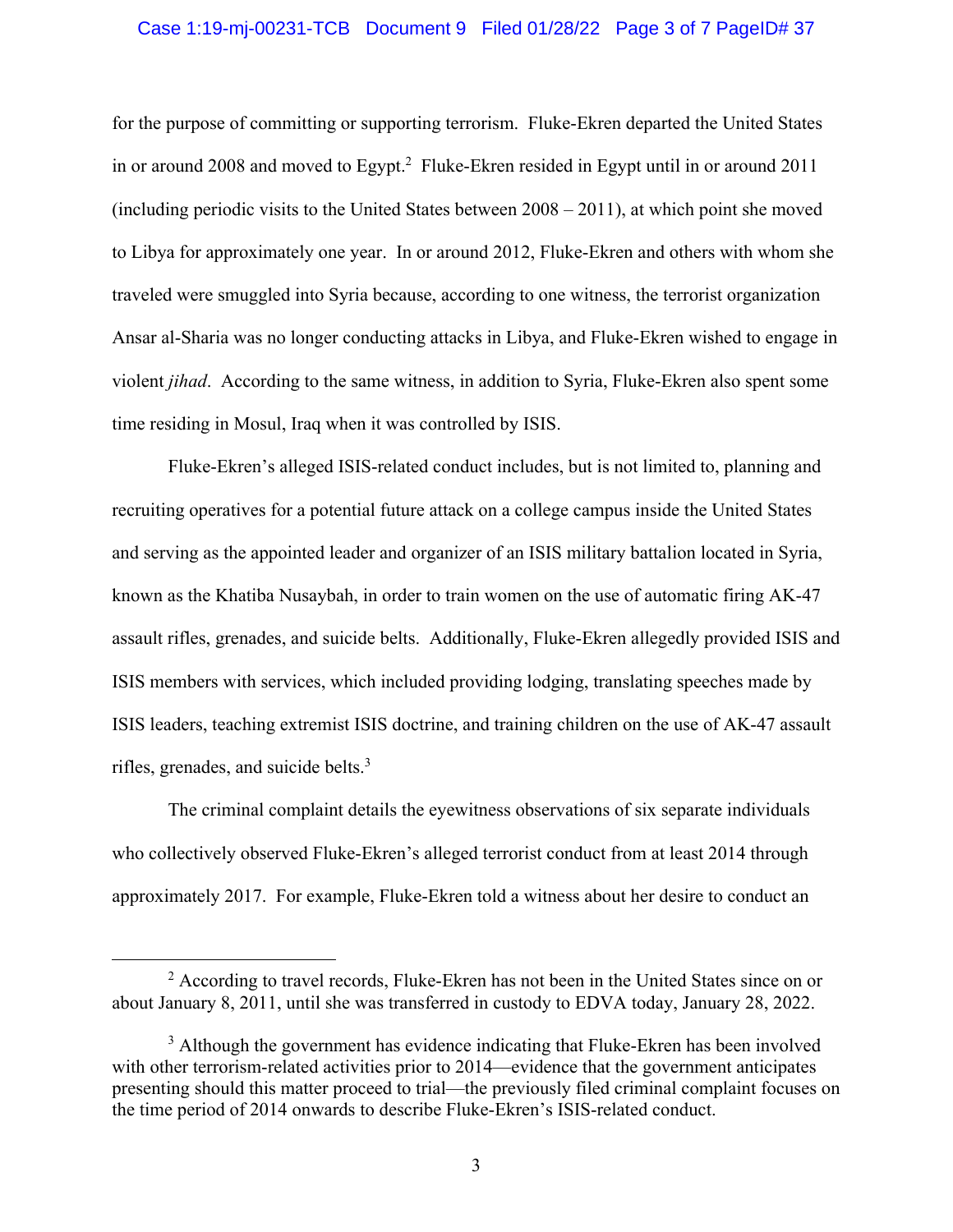#### Case 1:19-mj-00231-TCB Document 9 Filed 01/28/22 Page 4 of 7 PageID# 38

attack in the United States. To conduct the attack, Fluke-Ekren explained that she could go to a shopping mall in the United States, park a vehicle full of explosives in the basement or parking garage level of the structure, and detonate the explosives in the vehicle with a cell phone triggering device. Fluke-Ekren considered any attack that did not kill a large number of individuals to be a waste of resources. According to the same witness, Fluke-Ekren would hear about external attacks taking place in countries outside the United States and would comment that she wished the attack had occurred on United States soil instead.

The complaint further describes Fluke-Ekren's alleged leadership role in the Khatiba Nusaybah. According to a witness, in or around late 2016, the "Wali" (or ISIS-appointed mayor) of Raqqa, Syria, permitted the opening of the "Khatiba Nusaybah," which was a military battalion comprised solely of female ISIS members who were married to male ISIS fighters. Shortly thereafter, Fluke-Ekren became the leader and organizer of the battalion. Fluke-Ekren's main objective in this role was to teach the women of ISIS how to defend themselves against ISIS' enemies, including helping male fighters defend ISIS-controlled Raqqa. According to another witness, ISIS mandated women who were staying in Raqqa during the 2017 siege to attend the training.<sup>4</sup> The siege was launched by the Syrian Democratic Forces (SDF) against ISIS with an aim to seize Raqqa, the former de facto capital of ISIS in Syria. The battle began on or about June 6, 2017 and concluded on or about October 17, 2017, at which point the SDF regained controlled of Raqqa.

<sup>&</sup>lt;sup>4</sup> For example, in the 100th issue of *al-Naba* (a former ISIS newspaper), which was distributed on or about October 5, 2017, ISIS urged women to fight on the battlefield alongside men in order to defend the terrorist organization. In the article, "The Duty of Women in Waging Jihad Against the Enemy," the author explained that in the context of the war on ISIS, "it is mandatory for the Muslim women to fulfill their duty from all aspects in supporting the *mujahideen* [male fighters] in this battle, by preparing themselves as *mujahidat* [female fighters] in the cause of Allah, and readying to sacrifice themselves to defend the religion of Allah."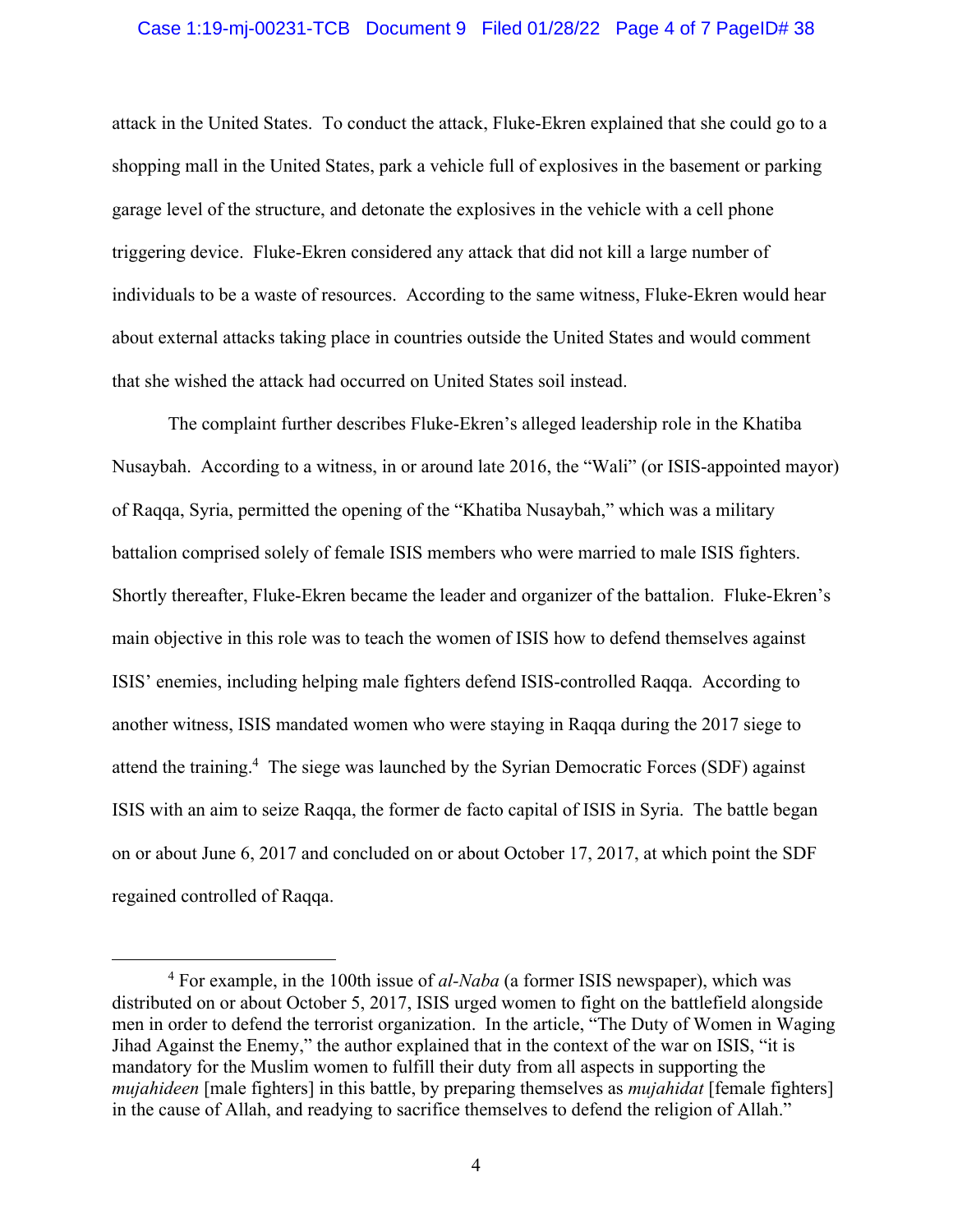#### Case 1:19-mj-00231-TCB Document 9 Filed 01/28/22 Page 5 of 7 PageID# 39

The members of Khatiba Nusaybah were instructed on physical training (including martial arts), medical training, Vehicle-Borne Improvised Explosive Device (VBIED) driving courses, religious classes, and how to pack and prep a "go bag" with rifles and other military supplies. According to eyewitness accounts, some of these classes were taught by Fluke-Ekren. One witness observed that the leaders of ISIS and the other members of the military battalion were proud to have an American instructor. According to multiple witnesses who are prepared to testify in this case, Fluke-Ekren also trained children on the use of AK-47 assault rifles, grenades, and suicide belts. A witness observed one of Fluke-Ekren's children, who Fluke-Ekren said was approximately five or six years old at the time, holding a machine gun at Fluke-Ekren's residence in Syria.

When asked how radicalized Fluke-Ekren was, according to one witness who interacted with Fluke-Ekren in Syria, Fluke-Ekren was "off the charts" and an "11 or a 12" on a scale of 1 to 10, with 10 being extremely radicalized. According to the same witness, over 100 women and young girls received military training from Fluke-Ekren in Syria on behalf of ISIS. In doing so, the witness stated that Fluke-Ekren would seek to motivate her trainees by explaining how female fighters can ensure the Islamic State is kept alive by "helping ISIS expand and to remain" through the use of weapons, including AK-47 assault rifles, grenades, and suicide belts packed with explosives.

Fluke-Ekren informed another witness in 2018 that she had instructed an individual in Syria to send a message to one of her family members stating that Fluke-Ekren was dead so that the U.S. government would not attempt to locate her. Fluke-Ekren informed this same witness and others that it was important to kill the *kuffar* (disbelievers) and die as martyrs on behalf of ISIS in Syria. The witness also heard Fluke-Ekren state that she never wanted to return to the

5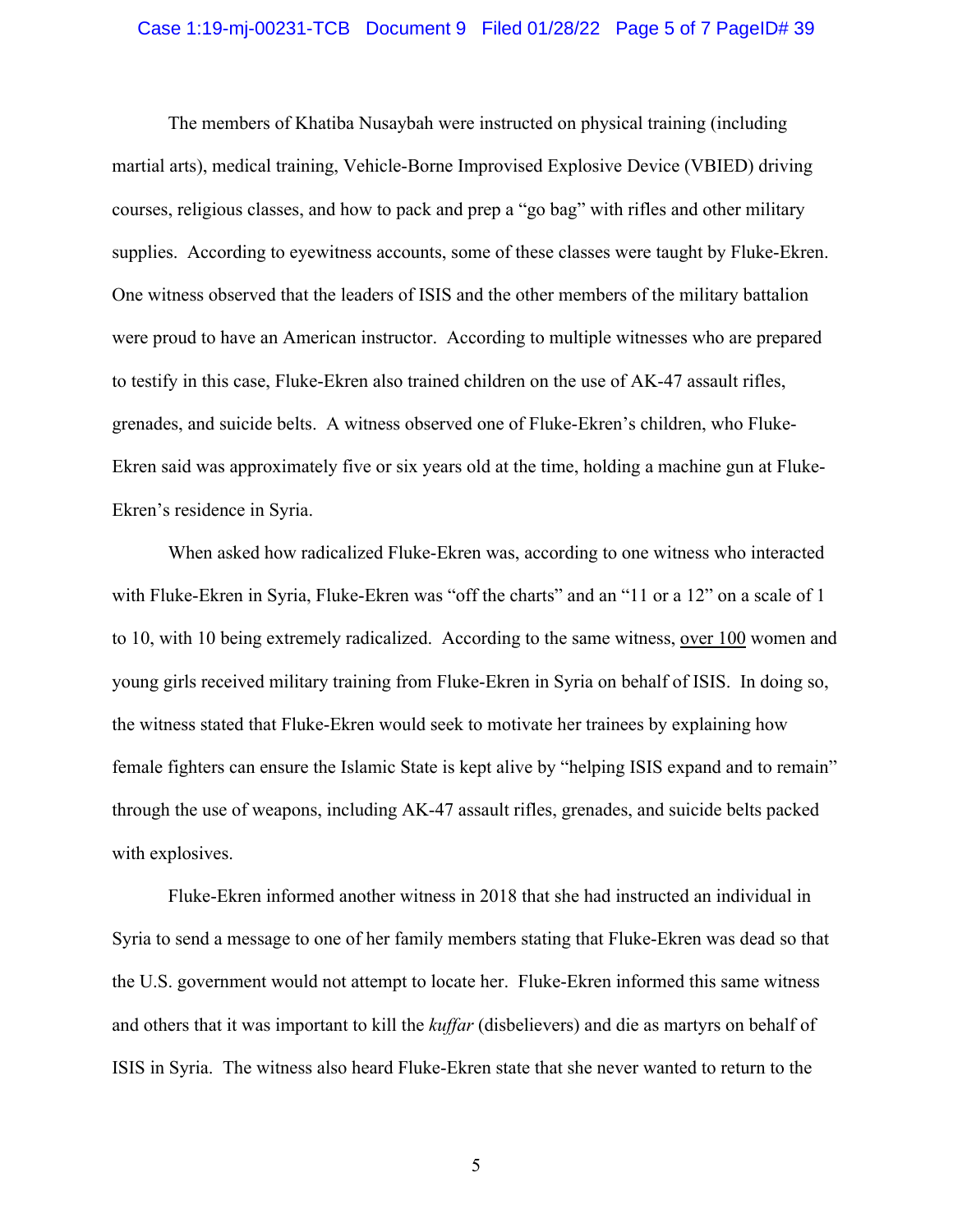United States and that she wanted to die in Syria as a martyr.

## III. Conclusion

Fluke-Ekren has now been arrested by the FBI, transferred to EDVA following over 11 years of absence from the United States, and the security concerns surrounding the details of this matter no longer warrant sealing.

As detailed in the affidavit in support of the criminal complaint and through significant additional evidence developed by the government, Fluke-Ekren has been a fervent believer in the radical terrorist ideology of ISIS for many years, having traveled to Syria to commit or support violent *jihad*. Fluke-Ekren translated her extremist beliefs into action by serving as the appointed leader and organizer of an ISIS military battalion, directly training women and children in the use of AK-47 assault rifles, grenades, and suicide belts to support the Islamic State's murderous aims. Numerous witnesses have informed the government that they are prepared to testify against Fluke-Ekren to describe her extreme terrorism-related activities. Given the strong evidence supporting the charge that Fluke-Ekren actively provided and conspired to provide material support to a lethal terrorist organization, the Court should detain her pending trial to protect the safety of our communities.

Respectfully submitted,

Jessica D. Aber United States Attorney

By: */s/ Raj Parekh*  RAJ PAREKH Digitally signed by RAJ PAREKH Date: 2022.01.28 21:11:59 -05'00'

> Raj Parekh First Assistant United States Attorney United States Attorney's Office Eastern District of Virginia 2100 Jamieson Avenue Alexandria, VA 22314